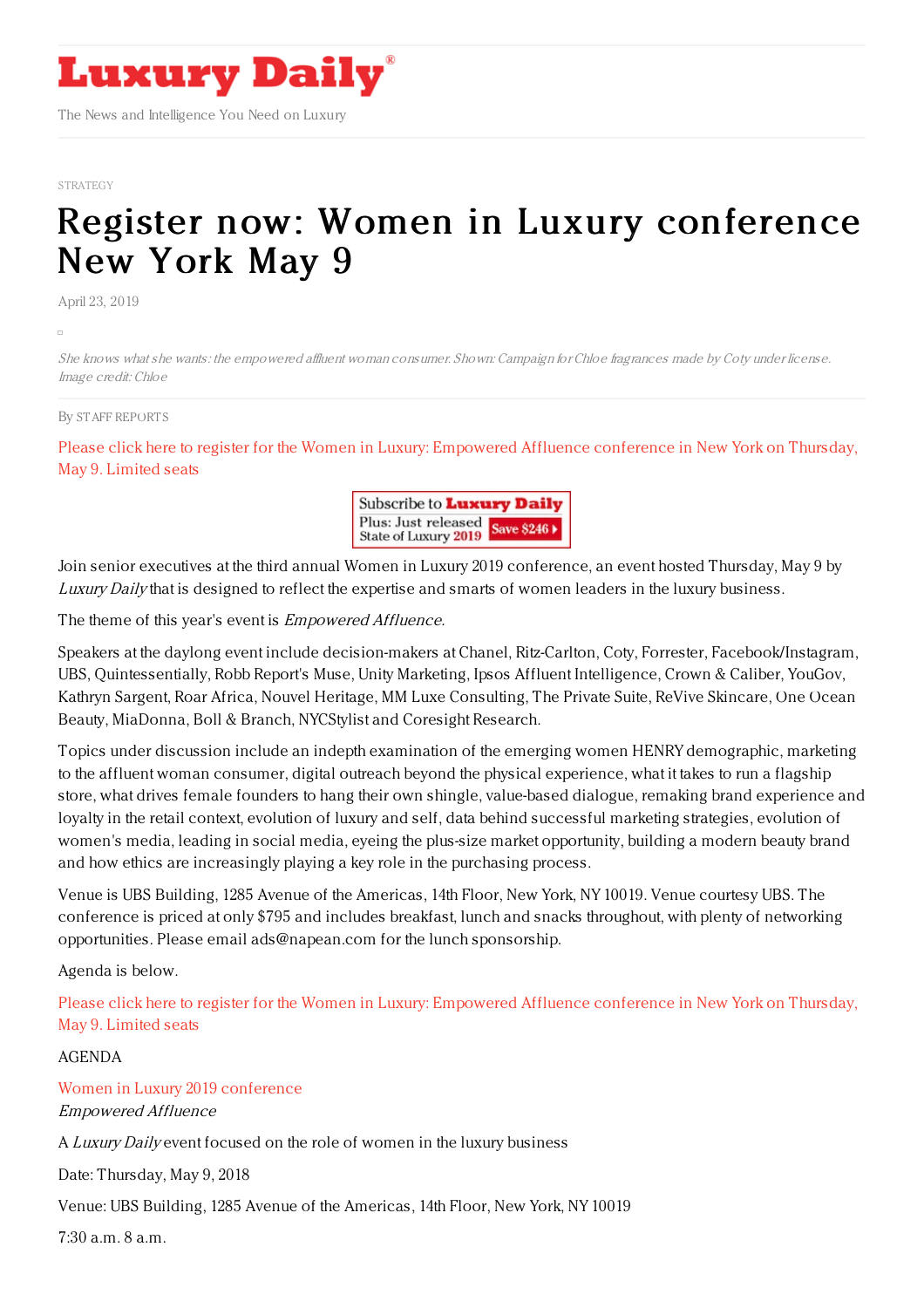### Breakfast and Registration

8 a.m. 8:15 a.m.

Welcome Address

Empowered Affluence: What it Means for Luxury

Mickey Alam Khan, editor in chief, Luxury Daily

Seth Rutman, vice president for wealth management, JPR Group, UBS International

8:15 a.m. 8:45 a.m.

Opening Keynote

Meet America's Most Powerful Consumer: Her Name is HENRY

The most powerful and empowered income segment currently are those consumers in the \$100,000 to \$250,000 range, which represents about 25 percent of the nation's 130 million households. This group is called the HENRYs high-earners-not-rich-yet. They make only about one-fourth of all U.S. households, but account for some 40 percent of all U.S. consumer spending \$3 trillion. If women control 80 percent of U.S. household purse strings and HENRYs command 40 percent of all dollars spent in the economy, then HENRY women currently represent the single most important consumer segment in the economy, accounting for \$2.4 trillion in spending power. By contrast ultraaffluent women household income of \$250,000 and up collectively have only about \$600 billion in spending power. This session will reveal what HENRY women demand and desire as luxury consumers, with a special emphasis on the young millennial women in that segment defined by gender and income.

Pamela N. Danziger, president, Unity Marketing

8:45 a.m. 9:30 a.m.

Marketing to the Affluent Woman Consumer

Straight-up marketing will not just do to attract the affluent woman consumer to spend more with a luxury brand or experience, or even give it a shot. As Instagram, Facebook and influencer marketing supplant the clout of print advertising and content, luxury brands are forced to deal with a new reality: the old media-buy model is dying. So what type of advertising, marketing, communications and content appeals to the hyper-connected and superbly informed affluent woman consumer?

Patricia Clark, senior vice president for affluent syndication, Ipsos Affluent Intelligence

Rachel Butler, content manager, Crown & Caliber

Cheryl Dixon, vice president of communications and PR, Coty, and adjunct professor, Columbia University

Cara David, managing partner, YouGov

Moderator: Mickey Alam Khan, editor in chief, Luxury Daily

9:30 a.m. 9:45 a.m.

Takeaways and Networking Break

 $9:45$  a.m.  $10:15$  a.m.

Fireside chats

## Decision-Making at the High End

Emilie de Tramasure, general manager for watches and fine jewelry, Chanel Inc.

What's New and What's Out in Celebrity Styling, and What it Says About Evolving Tastes Laura Solin-Valdina, concierge wardrobe stylist, NYCStylist

With Mickey Alam Khan, editor in chief, Luxury Daily

10:15 a.m. 11 a.m.

The Power Discussion

Evolution of Luxury and Self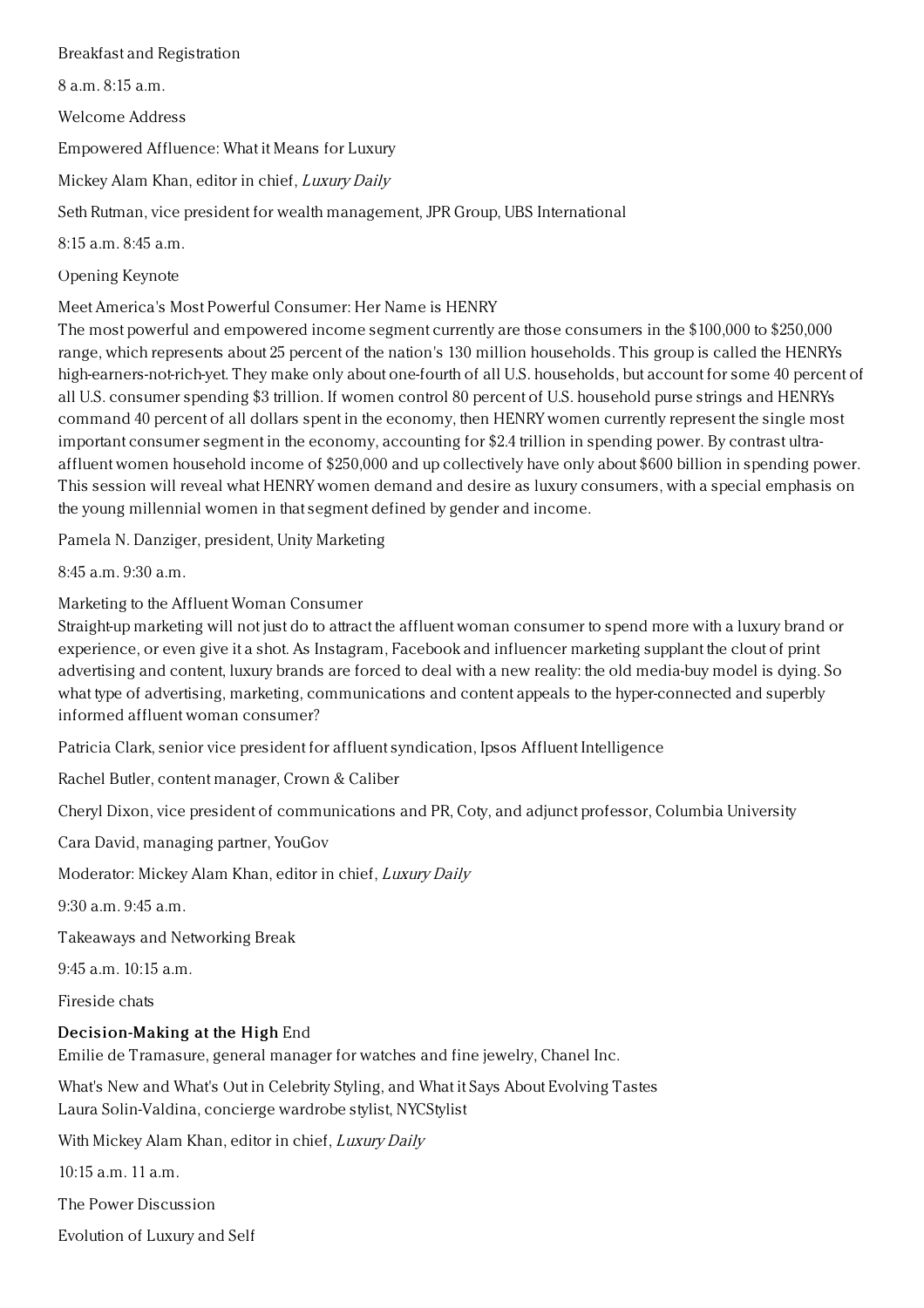Pioneering women who continue to shape the future of luxury through constant innovation, inspiring leadership and personal development share their love for the business, their unique journey and their outlook on key trends. How did they get their start and navigate their careers, then make the adjustment from player to coach and employ the power of mentorship? What explains the rise of services as the preferred tool and differentiator for luxury brands? Why are more luxury brands are seeking partners for customer acquisition in the appeal to millennials with streetwear and high-street-brand collaboration?

Lisa Holladay, vice president and global brand leader, The Ritz-Carlton, St. Regis Hotels & Resorts, Ritz-Carlton Reserve and Bulgari Hotels & Resorts

Marigay McKee, founder, MM Luxe Consulting, managing partner of Fernbrook Convergence Fund and former president, Saks Fifth Avenue

Amina Belouizdad, chief commercial officer, The Private Suite, a TPG-backed company

Moderator: Annastasia Seebohm, global CEO, Quintessentially

11 a.m. 11:15 a.m.

Takeaways and Networking Break

11:15 a.m. Noon

Keynote

The Purposeful Dialogue: What Women Need to Know

The purposeful dialogue gives people women, especially an opportunity to talk about their values and picture of the future. The communication-based conversation cards are designed to help recognize and clarify the core values that underlie personal decisions and motivations and to facilitate a greater understanding of one's identity and aspirations.

Judy Spalthoff, executive director and head of family advisory and philanthropy services for the Americas, UBS Financial Services Inc.

Noon 1 p.m.

Lunch Break and Circular Discussions

1 p.m. 1:30 p.m.

Research Keynote

Remaking Brand Experience and Loyalty in Retail

How should luxury brands and retailers retool their efforts to get customers coming back to the bricks-and-mortar and digital stores in a world where a seamless omnichannel experience is becoming a standard expectation?

Fiona Swerdlow, vice president and research director, Forrester

1:30 p.m. 2:15 p.m.

Female Founders: How I Launched My Luxury Business

What do a Savile Row-trained tailor, ultra-luxe African safari specialist and French jeweler with a Hollywood following have in common? The drive to deliver a quality product and experience that goes above and beyond. How did they get their ah-ha moment, what is their guiding star and where are they headed?

Kathryn Sargent, founder of Kathryn Sargent Deborah Calmeyer, founder/CEO, Roar Africa Camille Parruitte, founder/CEO, Nouvel Heritage Moderator: Mickey Alam Khan, editor in chief, Luxury Daily 2:15 p.m. 2:30 p.m.

Takeaways and Networking Break

2:30 p.m. 3 p.m.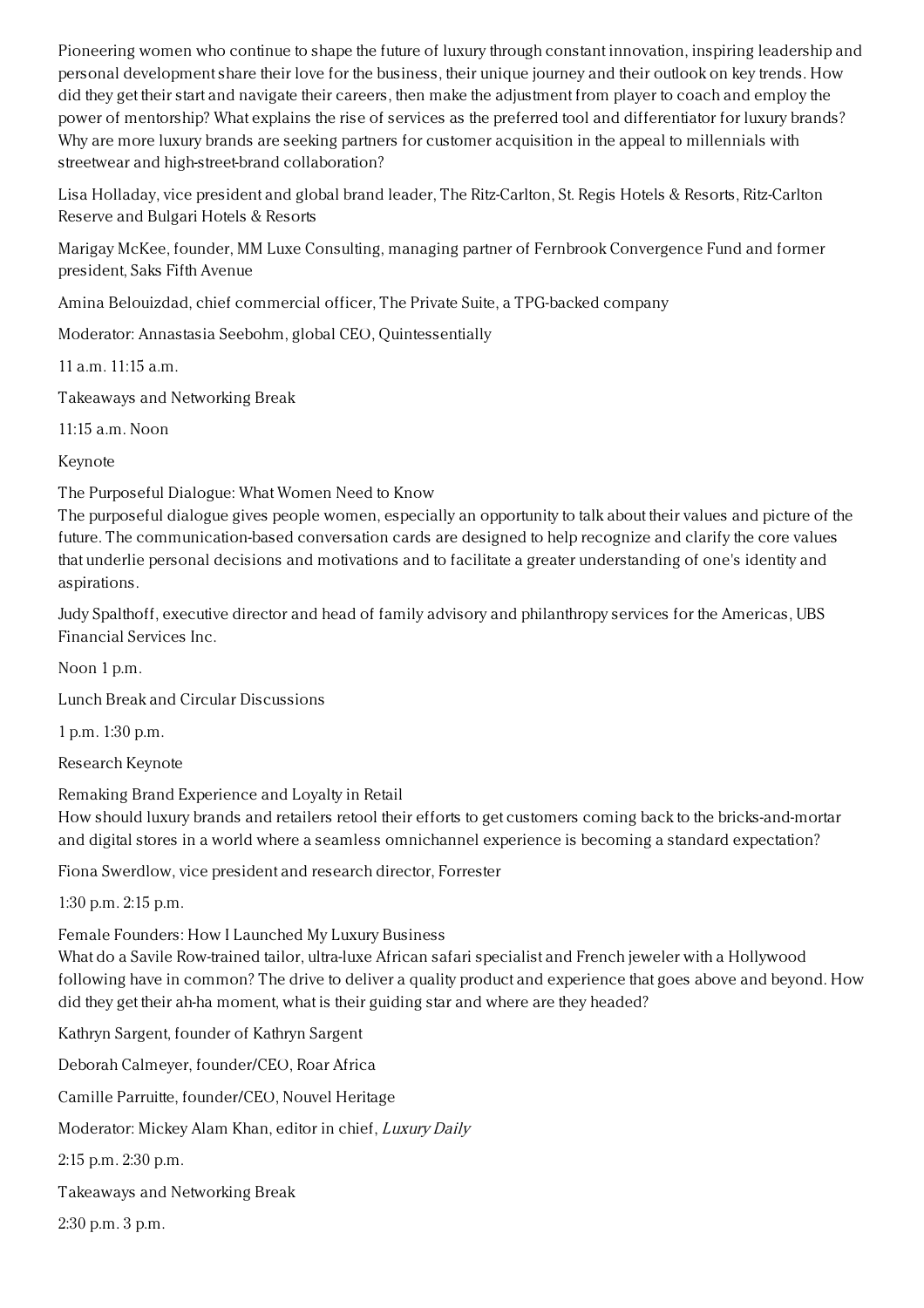Data Behind Today's Winning Marketing Strategies

Making sense of the numbers behind marketing efforts leads to sharper executions in the future. Data is a strong ally to emotional message that resonates. What metrics should luxury marketers rely on to gauge the success of their campaigns?

Alison Bring, chief marketing officer, Launchmetrics

3 p.m. 3:45 p.m.

Fireside chats

Evolution of Women's Media: Robb Report's Experience with Muse Jill Newman, deputy editor of Robb Report, and editor of Muse

How to Lead in Social Media: Person and Brand Karin Tracy, head of industry for beauty, fashion and luxury retail, Facebook, Instagram and Messenger

With Mickey Alam Khan, editor in chief, Luxury Daily

3:45 p.m. 4 p.m.

Takeaways and Networking Break

4 p.m. 4:30 p.m.

Building a Modern Beauty Brand

If there is a sector that is thoroughly undergoing transformation, it is beauty care. Affluent consumers have grown more sensitive to ingredients and are demanding more skin-friendly options that are green and sustainably made. This has opened the door to more clean beauty brands whose appeal is immediate to millennials and even the generations before them. So how to build and sustain these modern beauty brands?

Elana Drell Szyfer, CEO, ReVive Skincare

Moderator: Rebecca Miller, principal, Miller&company

4:30 p.m. 5 p.m.

How Ethics Play Into Purchasing

Consumers' ethics are increasingly driving purchase decisions. Shoppers expect brands' values to align with their own. Not surprisingly, established luxury brands are taking a hard look at their supply chains and sourcing practices. Consumer activism has birthed eco-conscious skincare brands, jewelers who proudly state their use of conflict-free diamonds and home textile brands with a transparent supply chain. Experts state the case.

Marcella Cacci, founder/CEO, One Ocean Beauty

Anna-Mieke Anderson, founder/CEO, MiaDonna

Missy Tannen, founder/head of design and development at Boll & Branch

Moderator: Marie Driscoll, managing director, Coresight Research

5 p.m. 5:15 p.m.

Closing Remarks

5 Takeaways from Women in Luxury 2019

Mickey Alam Khan, editor in chief, Luxury Daily

Conference wraps

Luxury Daily reserves the right to alter the agenda or change the venue. Refunds will not be given after 12.01 a.m. on Tuesday, May 7, 2019

Please click here to register for the Women in Luxury: [Empowered](https://www.luxurydaily.com/conference-page/) Affluence conference in New York on Thursday, May 9. Limited seats.

Hotels in the Midtown Manhattan neighborhood:

th

[Mandarin](http://www.mandarinoriental.com/newyork/?htl=MONYC&eng=google&src=local) Oriental New York